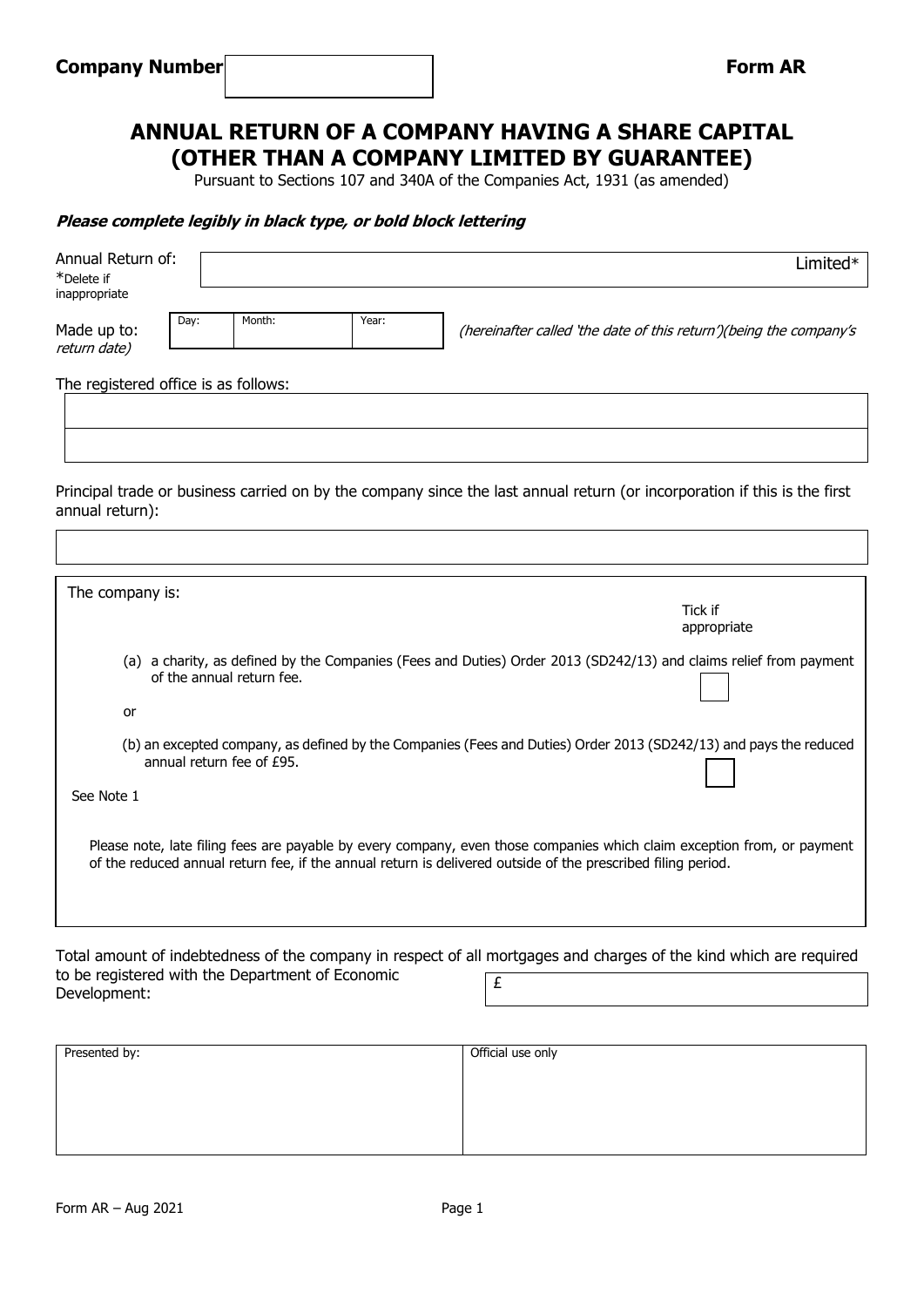## **Company Number Form AR**

Has the company been a stakeholder as defined in section 20 of the Timeshare Act 1996 at any time since the last annual return (or incorporation if this is the first annual return)? YES/NO

If the answer to the last question is YES and the company is a company limited by shares:

- (a) Has the company issued shares fully paid up in cash of the minimum nominal value required by section 109(3B)(a) of the Companies Act 1931? YES/NO
- (b) Does the company hold indemnity insurance, for such sum and in respect of such liabilities as are specified in section 109 (3B)(b) of the Companies Act 1931? The Companies Act 1931?

## **Copy of the last audited balance sheet of the company**

This return must be accompanied by a copy of the last balance sheet if the company is (a) a public company, (b) a subsidiary of a public company incorporated in the Isle of Man, or (c) a company which has answered NO to the stakeholder question (a) or (b) on page 2. The balance sheet must be a written copy, certified by a director or by the manager or secretary of the company to be a true copy of the last balance sheet which has been audited by the company's auditors (including every document required by law to be annexed thereto) together with a copy of the report of the auditors thereon (certified as aforesaid) and if any such balance sheet is in a foreign language there must also be annexed to it a translation thereof in English certified in the prescribed manner to be a correct translation. If the said last balance sheet did not comply with the requirements of the law as in force at the date of the audit with respect to the form of balance sheet there must be made such additions to and corrections in the said copy as would have been required to be made in the said balance sheet in order to make it comply with the said requirements, and the fact that the said copy has been so amended must be stated thereon.

#### Note 1

The following are the definitions contained in the Companies (Fees and Duties) Order 2013 (SD 0242/13):

"charity" means a company which on its return date is registered as a charity under the Charities Registration Act 1989, or a company that is a wholly owned subsidiary of a charity; "Class 4 licenceholder" means a person who holds a licence issued under section 7 of the Financial Services Act 2008 which permits that person to undertake Class 4 regulated activities – corporate services;

"excepted" means a company that is either –

- (a) a qualifying members' club; or
- (b) a property management company;

"property management company" means a non-profit making, non-trading company whose sole purpose is to receive regular payments from occupants of a residential property which are used by that company solely for its administration and management, repair and maintenance of the common parts of that property;

"qualifying members' club" means a club or association –

- (a) which is constituted as a company limited by guarantee and not having a share capital;
- (b) which is established for encourage the educational, recreational, social, sporting or other non-commercial interests of its members;
- (c) membership of which is based primarily upon payment of an annual subscription;
- (d) such that any surplus receipts of income over expenditure arising in any accounting period must be used exclusively for the continuance or improvement of the club or association and the service it provides to its members; and
- (e) where the majority of the activities of the club or association are based in the Isle of Man;

If you would like to be notified about any future changes affecting the Companies Registry, please

add your e-mail address ………………………………………………………………………………………………..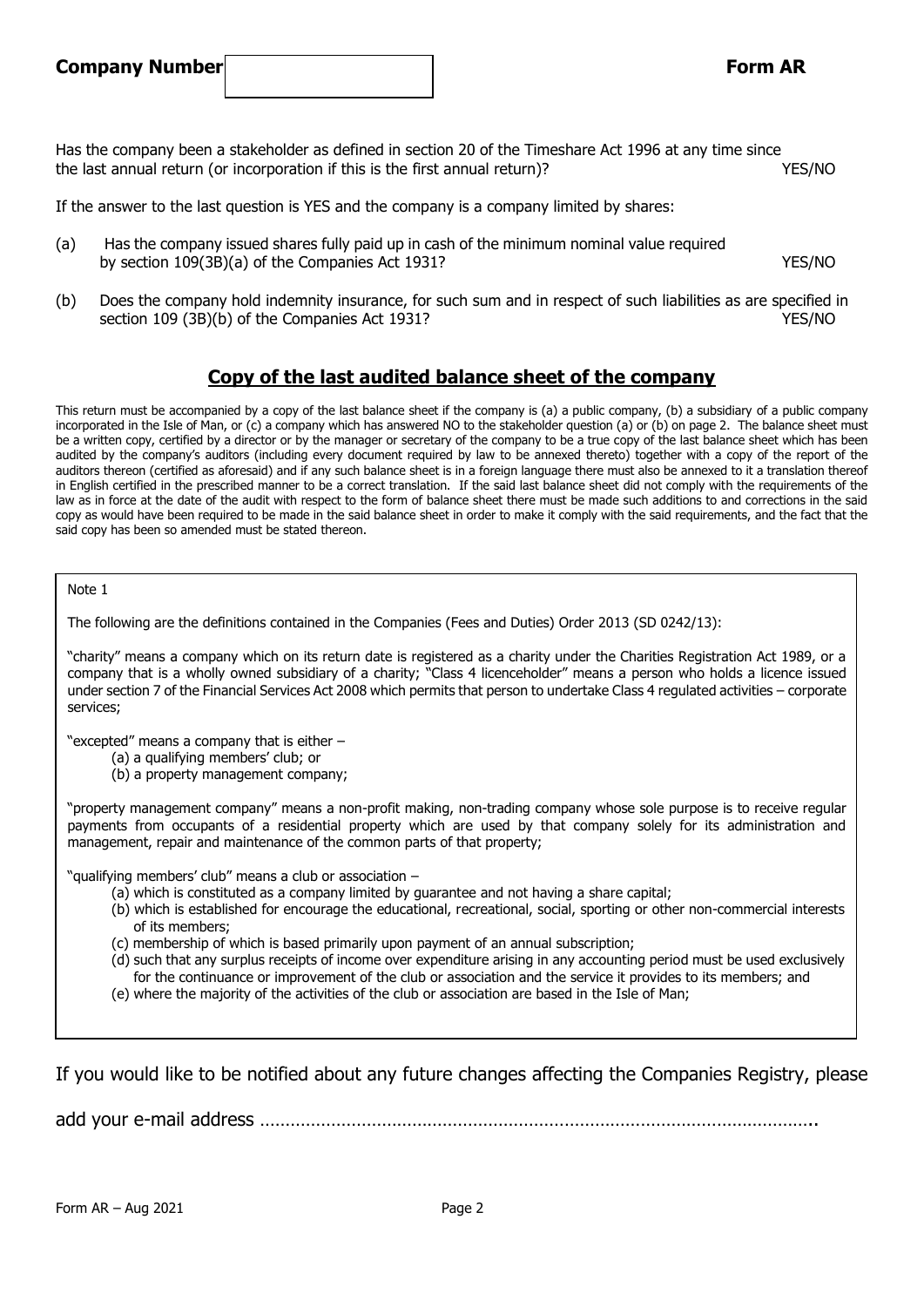## **SUMMARY OF SHARE CAPITAL AND SHARES**

| SUMMARY OF SHARE CAPITAL AND SHARES                                                                                                                       |  |               |               |   |                |                  |  |
|-----------------------------------------------------------------------------------------------------------------------------------------------------------|--|---------------|---------------|---|----------------|------------------|--|
| Nominal Share capital:<br>£                                                                                                                               |  | Divided into: | Share type:   |   | £              | Value per share: |  |
|                                                                                                                                                           |  |               |               |   |                | each.            |  |
|                                                                                                                                                           |  |               |               |   | $\overline{f}$ |                  |  |
|                                                                                                                                                           |  |               |               |   | £              | <u>each</u>      |  |
|                                                                                                                                                           |  |               |               |   |                | <u>each.</u>     |  |
| Number of shares of each class taken up to the date of this return:                                                                                       |  |               |               |   |                |                  |  |
|                                                                                                                                                           |  |               |               |   |                |                  |  |
| Number of shares of each class issued subject to payment wholly in cash:                                                                                  |  |               |               |   |                |                  |  |
|                                                                                                                                                           |  |               |               |   |                |                  |  |
| Number of shares of each class issued as fully paid up otherwise than cash:                                                                               |  |               |               |   |                |                  |  |
|                                                                                                                                                           |  |               |               |   |                |                  |  |
| Number of shares issued as partly paid up to the extent of ____ per share otherwise than in cash:                                                         |  |               |               |   |                |                  |  |
|                                                                                                                                                           |  |               |               |   |                |                  |  |
| Number of shares (if any) of each class issued at a discount:                                                                                             |  |               |               |   |                |                  |  |
|                                                                                                                                                           |  |               |               |   |                |                  |  |
| Amount of discount on the issue of shares which has not been written off at the date of this return:                                                      |  |               |               |   |                | £                |  |
|                                                                                                                                                           |  |               |               |   |                |                  |  |
| There has been called up on each of                                                                                                                       |  |               | <b>Shares</b> | £ |                |                  |  |
|                                                                                                                                                           |  |               |               |   |                |                  |  |
| There has been called up on each of                                                                                                                       |  |               | <b>Shares</b> | £ |                |                  |  |
|                                                                                                                                                           |  |               |               |   |                |                  |  |
| There has been called up on each of                                                                                                                       |  |               | <b>Shares</b> | £ |                |                  |  |
|                                                                                                                                                           |  |               |               |   |                |                  |  |
| Total amount of calls received including payments on application and allotment:                                                                           |  |               |               |   |                |                  |  |
|                                                                                                                                                           |  |               |               |   |                |                  |  |
| Total amount (if any) agreed to be considered as paid on shares of each class issued as fully paid up for a                                               |  |               |               |   |                |                  |  |
| consideration other than cash:                                                                                                                            |  |               |               |   |                |                  |  |
| £                                                                                                                                                         |  |               |               |   |                |                  |  |
| Total amount (if any) agreed to be considered as paid on _____ shares which have been issued as partly paid up                                            |  |               |               |   |                |                  |  |
| to the extent of _____ per share otherwise than cash:                                                                                                     |  |               |               |   |                |                  |  |
| Total amount of calls unpaid:                                                                                                                             |  |               |               |   |                |                  |  |
|                                                                                                                                                           |  |               |               |   |                |                  |  |
| Total amount of sums (if any) allowed by way of discount in respect of any shares or debentures or allowed by                                             |  |               |               |   |                |                  |  |
| way of commission in respect of any shares or debentures or allowed by way of discount in respect of any<br>debentures since the date of the last return: |  |               |               |   |                |                  |  |
|                                                                                                                                                           |  |               |               |   |                |                  |  |
| Total number of shares of each class forfeited:                                                                                                           |  |               |               |   |                |                  |  |
|                                                                                                                                                           |  |               |               |   |                |                  |  |
| Total amount paid (if any) on shares forfeited:                                                                                                           |  |               |               |   |                |                  |  |
|                                                                                                                                                           |  |               |               |   |                |                  |  |
| Total amount of shares for which share warrants to bearer are outstanding:                                                                                |  |               |               |   |                |                  |  |
|                                                                                                                                                           |  |               |               |   |                |                  |  |
| Total amount of share warrants to bearer (a) issued and (b) surrendered respectively since the date of the last                                           |  |               |               |   |                | А:<br>B:         |  |
| return:                                                                                                                                                   |  |               |               |   |                |                  |  |
| Number of shares comprised in each share warrant to bearer specifying in the case of warrants of different                                                |  |               |               |   |                |                  |  |
| kinds, particulars of each kind:                                                                                                                          |  |               |               |   |                |                  |  |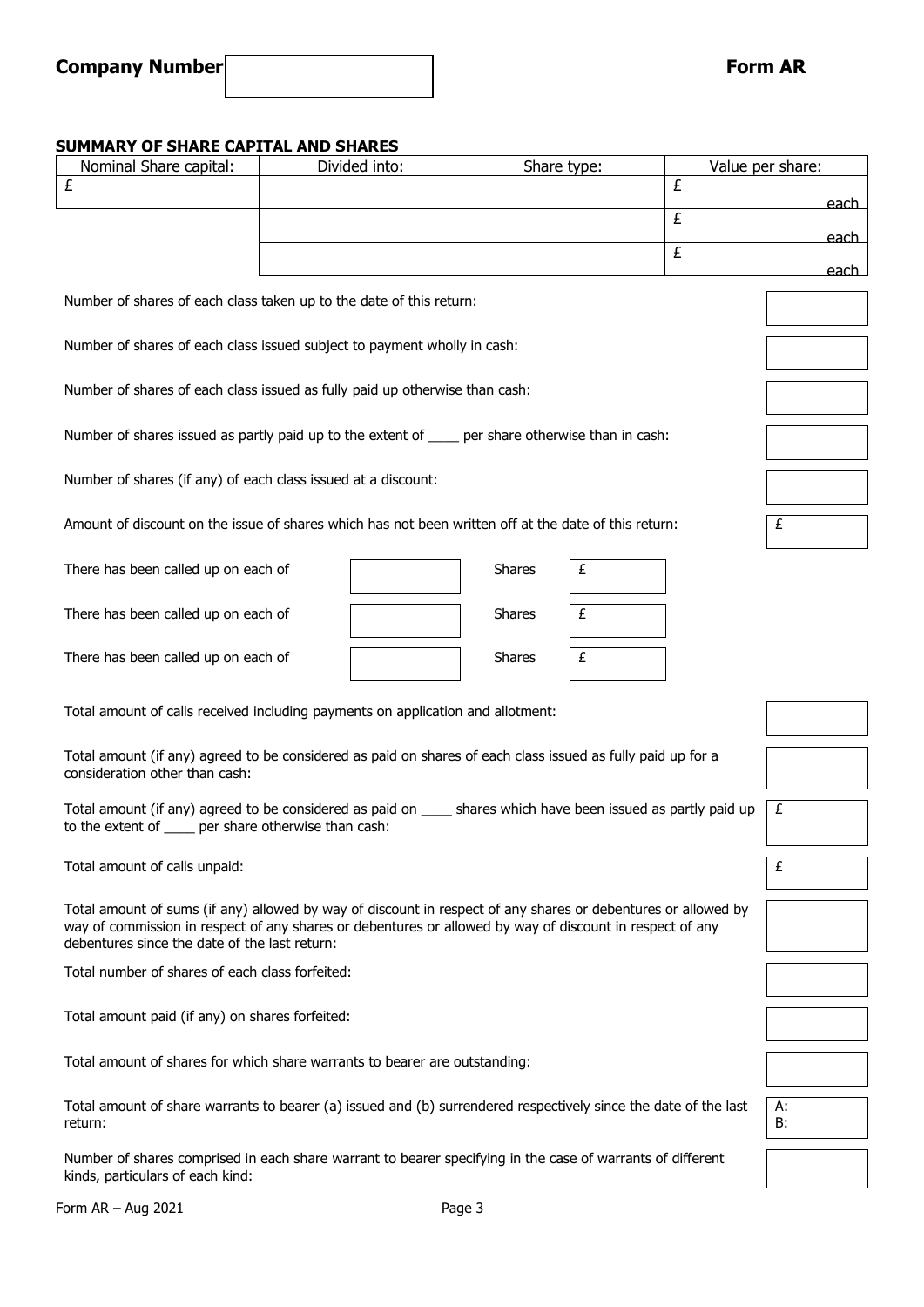## **Declaration regarding preparation of accounting statements and maintenance of accounting records**

### **Please complete Parts 1 and 2**

- 1. The Company:
	- (a) has caused its financial statements to be properly prepared in accordance with the applicable Companies Acts for the financial period ended  $\frac{1}{2}$

**or**

(b) was incorporated on  $\qquad \qquad$   $\qquad \qquad$   $\qquad$   $\qquad$  and is not yet required by the applicable Companies Acts to prepare its first set of financial statements; 2

**or**

- (c) has not yet prepared financial statements in accordance with the applicable Companies Acts.2
- 2. The company [has]2 / [has not]2 kept accounting records since [the date referred to in (a) above]2 / [the date of its incorporation]2, which are sufficient both to show and explain the company's transactions and to disclose within a reasonable time and with reasonable accuracy the company's financial position at any time.
	- 1 Please insert the relevant date
	- 2 Please delete this if it does not apply to the company.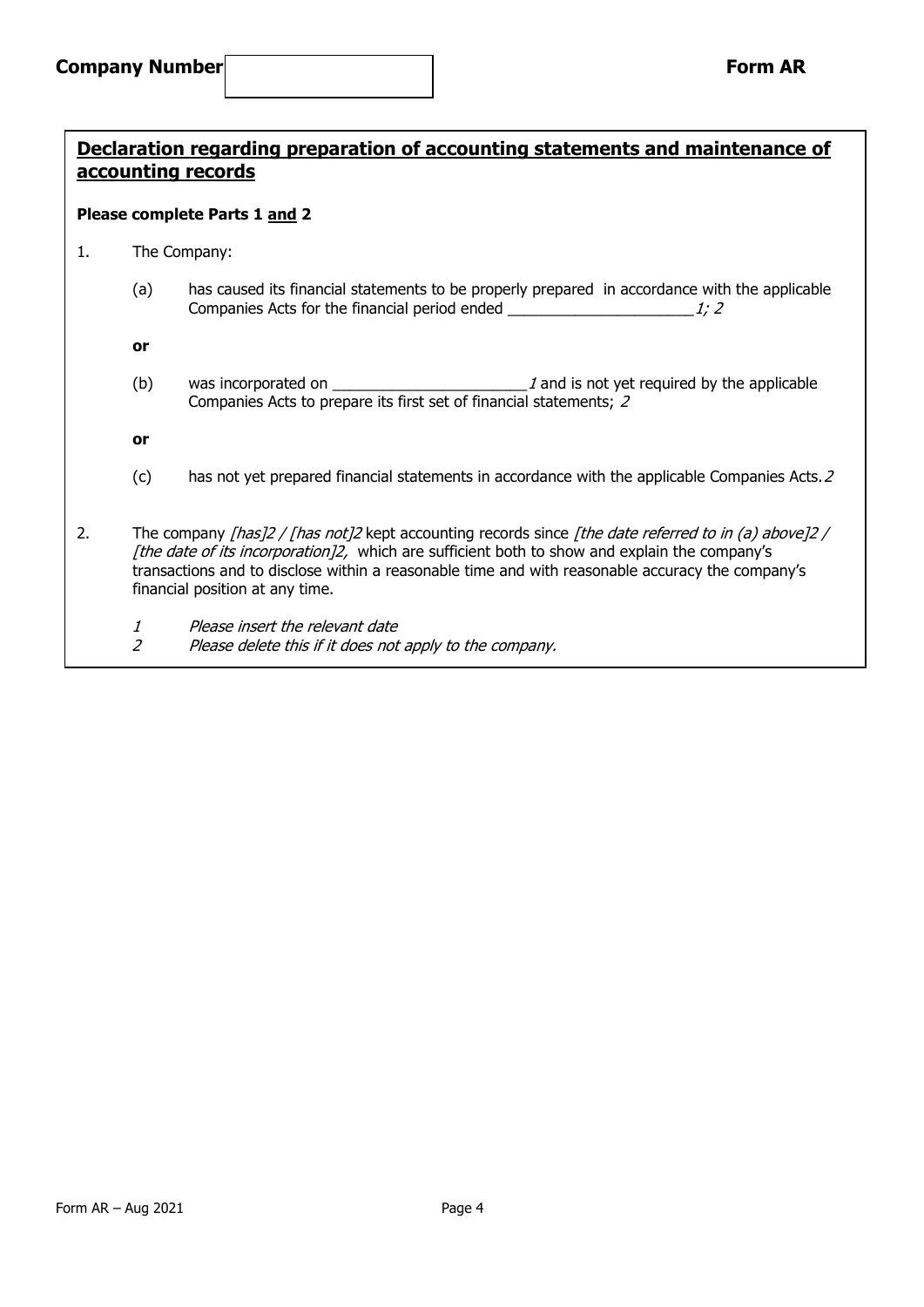## **LIST OF PAST AND PRESENT MEMBERS (Legal Owners)**

|                                |                  |                                                                                         | Account of Shares (Note 6)                                                                                                                                                               |                                        |                                                                                                                                                                                                  |                                        |         |
|--------------------------------|------------------|-----------------------------------------------------------------------------------------|------------------------------------------------------------------------------------------------------------------------------------------------------------------------------------------|----------------------------------------|--------------------------------------------------------------------------------------------------------------------------------------------------------------------------------------------------|----------------------------------------|---------|
| Folio in<br>Register<br>Ledger | Name and Address | Number of<br>shares held by<br>existing<br>Members at<br>date of Return<br>Note 4 and 5 | Particulars of shares transferred since<br>the date of the last return or in the case<br>of the first return of the company since<br>incorporation, by persons who are still<br>members. |                                        | Particulars of shares transferred since<br>the date of the last return or in the case<br>of the first return of the company since<br>incorporation, by persons who have<br>ceased to be members. |                                        | Remarks |
|                                |                  |                                                                                         | Number                                                                                                                                                                                   | Date of<br>Registration of<br>Transfer | Number                                                                                                                                                                                           | Date of<br>Registration of<br>Transfer |         |
|                                |                  |                                                                                         |                                                                                                                                                                                          |                                        |                                                                                                                                                                                                  |                                        |         |
|                                |                  |                                                                                         |                                                                                                                                                                                          |                                        |                                                                                                                                                                                                  |                                        |         |
|                                |                  |                                                                                         |                                                                                                                                                                                          |                                        |                                                                                                                                                                                                  |                                        |         |
|                                |                  |                                                                                         |                                                                                                                                                                                          |                                        |                                                                                                                                                                                                  |                                        |         |
|                                |                  |                                                                                         |                                                                                                                                                                                          |                                        |                                                                                                                                                                                                  |                                        |         |
|                                |                  |                                                                                         |                                                                                                                                                                                          |                                        |                                                                                                                                                                                                  |                                        |         |
|                                |                  |                                                                                         |                                                                                                                                                                                          |                                        |                                                                                                                                                                                                  |                                        |         |
|                                |                  |                                                                                         |                                                                                                                                                                                          |                                        |                                                                                                                                                                                                  |                                        |         |
|                                |                  |                                                                                         |                                                                                                                                                                                          |                                        |                                                                                                                                                                                                  |                                        |         |
|                                |                  |                                                                                         |                                                                                                                                                                                          |                                        |                                                                                                                                                                                                  |                                        |         |
| <b>BALLA</b>                   |                  |                                                                                         |                                                                                                                                                                                          |                                        |                                                                                                                                                                                                  |                                        |         |

Note

4. The aggregate number of shares held, and not the distinctive numbers must be stated and the column must be added up throughout so as to make one total as stated in the summary to have been taken up.

5. When the shares are of different classes these columns may be sub-divided so that the number of each class held, or transferred, may be shown separately. Where any shares have been converted into stock, the amount of stock held by each member must be shown.

6. The date of registration of each transfer should be given as well as the number of shares transferred on each date. The particulars should be placed opposite the name of the transferor, and not opposite that of the transferee, but the name of the transferee may be inserted in the "remarks" column immediately opposite the particulars of each transfer.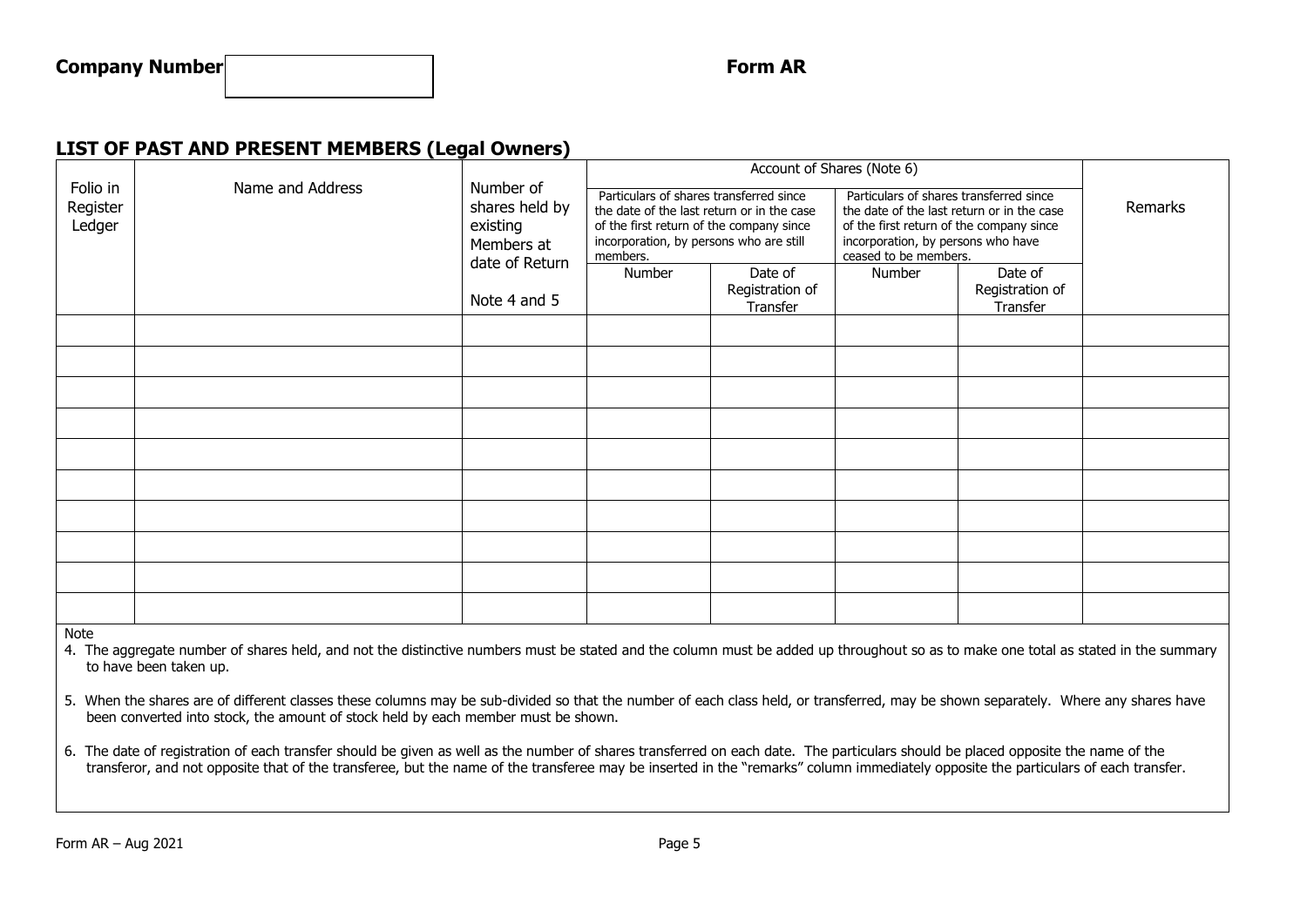| Particulars of the directors<br>(Note 7)                                                                                                                                                                                                                                                                                                                           |                                                                                                         |                    | Limited, at the date of this return |                                                                                                                                                                                                                                                                                                                                                                                                  |  |  |  |
|--------------------------------------------------------------------------------------------------------------------------------------------------------------------------------------------------------------------------------------------------------------------------------------------------------------------------------------------------------------------|---------------------------------------------------------------------------------------------------------|--------------------|-------------------------------------|--------------------------------------------------------------------------------------------------------------------------------------------------------------------------------------------------------------------------------------------------------------------------------------------------------------------------------------------------------------------------------------------------|--|--|--|
| <b>Name</b>                                                                                                                                                                                                                                                                                                                                                        | <b>Previous Name(s)</b>                                                                                 | <b>Nationality</b> | <b>Occupation</b> (Note 8)          | <b>Usual residential address</b>                                                                                                                                                                                                                                                                                                                                                                 |  |  |  |
|                                                                                                                                                                                                                                                                                                                                                                    |                                                                                                         |                    |                                     |                                                                                                                                                                                                                                                                                                                                                                                                  |  |  |  |
|                                                                                                                                                                                                                                                                                                                                                                    |                                                                                                         |                    |                                     |                                                                                                                                                                                                                                                                                                                                                                                                  |  |  |  |
|                                                                                                                                                                                                                                                                                                                                                                    |                                                                                                         |                    |                                     |                                                                                                                                                                                                                                                                                                                                                                                                  |  |  |  |
|                                                                                                                                                                                                                                                                                                                                                                    |                                                                                                         |                    |                                     |                                                                                                                                                                                                                                                                                                                                                                                                  |  |  |  |
|                                                                                                                                                                                                                                                                                                                                                                    |                                                                                                         |                    |                                     |                                                                                                                                                                                                                                                                                                                                                                                                  |  |  |  |
|                                                                                                                                                                                                                                                                                                                                                                    |                                                                                                         |                    |                                     |                                                                                                                                                                                                                                                                                                                                                                                                  |  |  |  |
| Particulars of the person(s) who is secretary (Note 9) at the date of this return                                                                                                                                                                                                                                                                                  |                                                                                                         |                    |                                     |                                                                                                                                                                                                                                                                                                                                                                                                  |  |  |  |
|                                                                                                                                                                                                                                                                                                                                                                    |                                                                                                         |                    |                                     |                                                                                                                                                                                                                                                                                                                                                                                                  |  |  |  |
|                                                                                                                                                                                                                                                                                                                                                                    |                                                                                                         |                    |                                     |                                                                                                                                                                                                                                                                                                                                                                                                  |  |  |  |
|                                                                                                                                                                                                                                                                                                                                                                    |                                                                                                         |                    |                                     |                                                                                                                                                                                                                                                                                                                                                                                                  |  |  |  |
| <b>Note</b><br>are accustomed to act.<br>entered.                                                                                                                                                                                                                                                                                                                  | 9. In the case of a Corporation, its Corporate Name and Registered or Principal Office should be shown. |                    |                                     | 7. Director includes any person who occupies the position of a Director by whatever name called, and any person in accordance with who directions or instructions the Directors of a Company<br>8. In the case of an individual who has no business occupation but holds any other directorship or directorships, particulars of that directorship or of some one of those directorships must be |  |  |  |
| 1. Certificate to be given by a private company - I certify that the Company has not since the date of the last Annual Return, issued any invitation to the public to<br>subscribe for any shares or debentures of the company. (Deleted if not applicable)                                                                                                        |                                                                                                         |                    |                                     |                                                                                                                                                                                                                                                                                                                                                                                                  |  |  |  |
| 2. Beneficial Ownership Act 2017 - I confirm that the entity has complied with its obligations under the Beneficial Ownership Act 2017 and that the required details<br>in respect of any beneficial owner have been submitted to the nominated officer. (Only Delete if the Beneficial Ownership Act 2017 does not apply and<br>complete the statement on page 7) |                                                                                                         |                    |                                     |                                                                                                                                                                                                                                                                                                                                                                                                  |  |  |  |
|                                                                                                                                                                                                                                                                                                                                                                    |                                                                                                         |                    |                                     |                                                                                                                                                                                                                                                                                                                                                                                                  |  |  |  |
|                                                                                                                                                                                                                                                                                                                                                                    |                                                                                                         |                    |                                     |                                                                                                                                                                                                                                                                                                                                                                                                  |  |  |  |